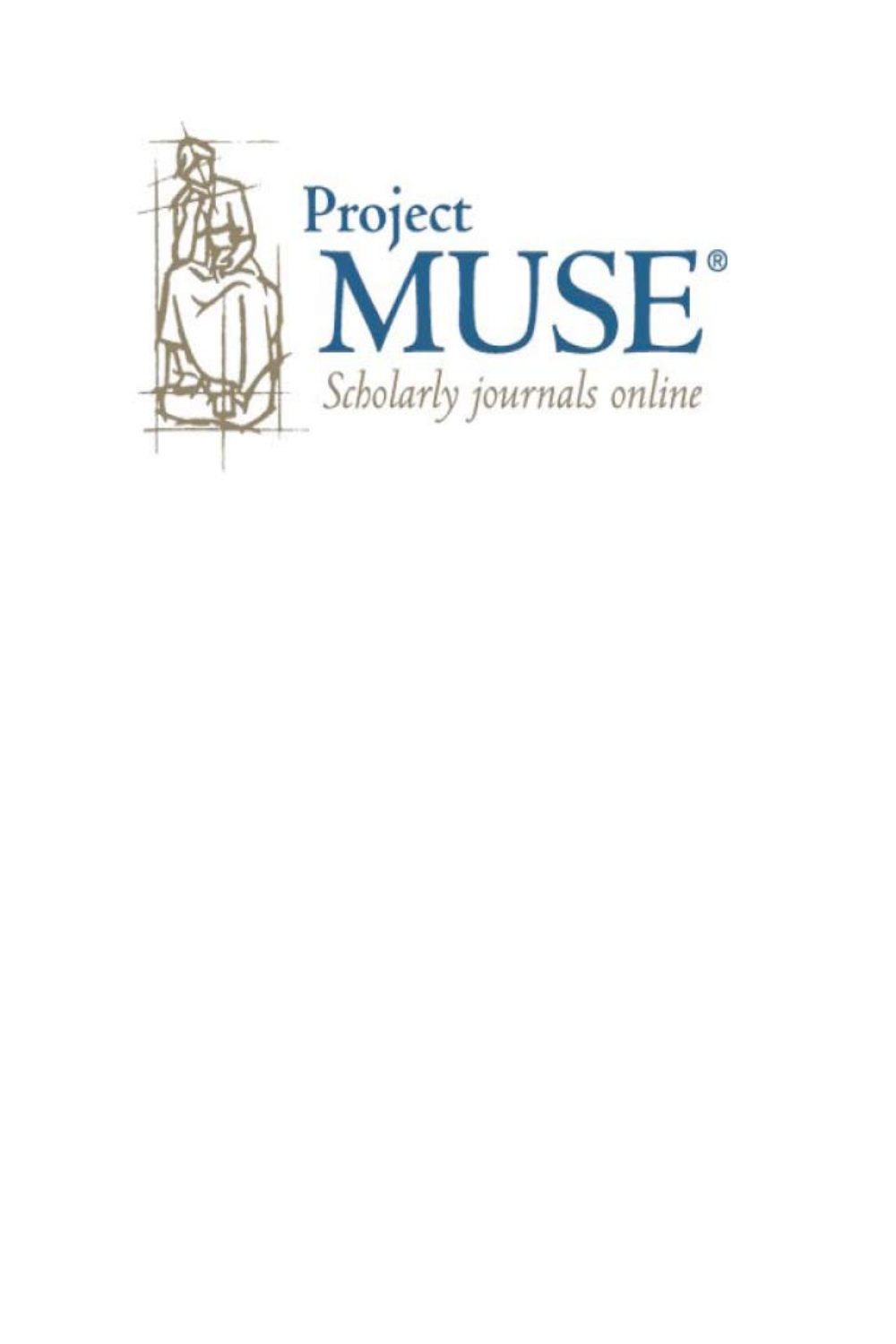# **De/visualizing Calligraphic Archaeology**

## **Qiu Zhijie's Total Art**

*Meiling Cheng*

## **Act I, Scene 1**

## *Recycling Visuality*

Two workers circulate inside an archaeological dig that occupies the entire first-floor loft space  $(23 \times 8.5 \times 5$  meters) of Exhibition Hall B in the Shanghai Zendai Museum of Modern Art. The archaeological site is composed of several plateaus, connected by stairs. Viewers are encouraged to enter the cave, explore its soft black coal-covered surfaces and various reclusive corners, and pass through it to enter other exhibition halls on the second floor. Littered all over the coalpaved grounds are life-sized sculpted bodies of crows, made out of the same substance as the sculpted cave. Most viewers cannot help but trample on these sightless fallen crows as they seek footholds. Mediation, however, is in place. When any mass of crows gets flattened, the workers shovel up their shapeless remains, bring the ashes back to a central worktable, and put the coal remnants into a plastic mold to produce more crows. The workers then scatter these newly

*Meiling Cheng is Associate Professor of Theatre/Critical Studies and English at University of Southern California and Director of Critical Studies at USC School of Theatre. She has received a 2008 Guggenheim Fellowship to complete her book manuscript* **Beijing Xingwei: Contemporary Time-based Art in China***.*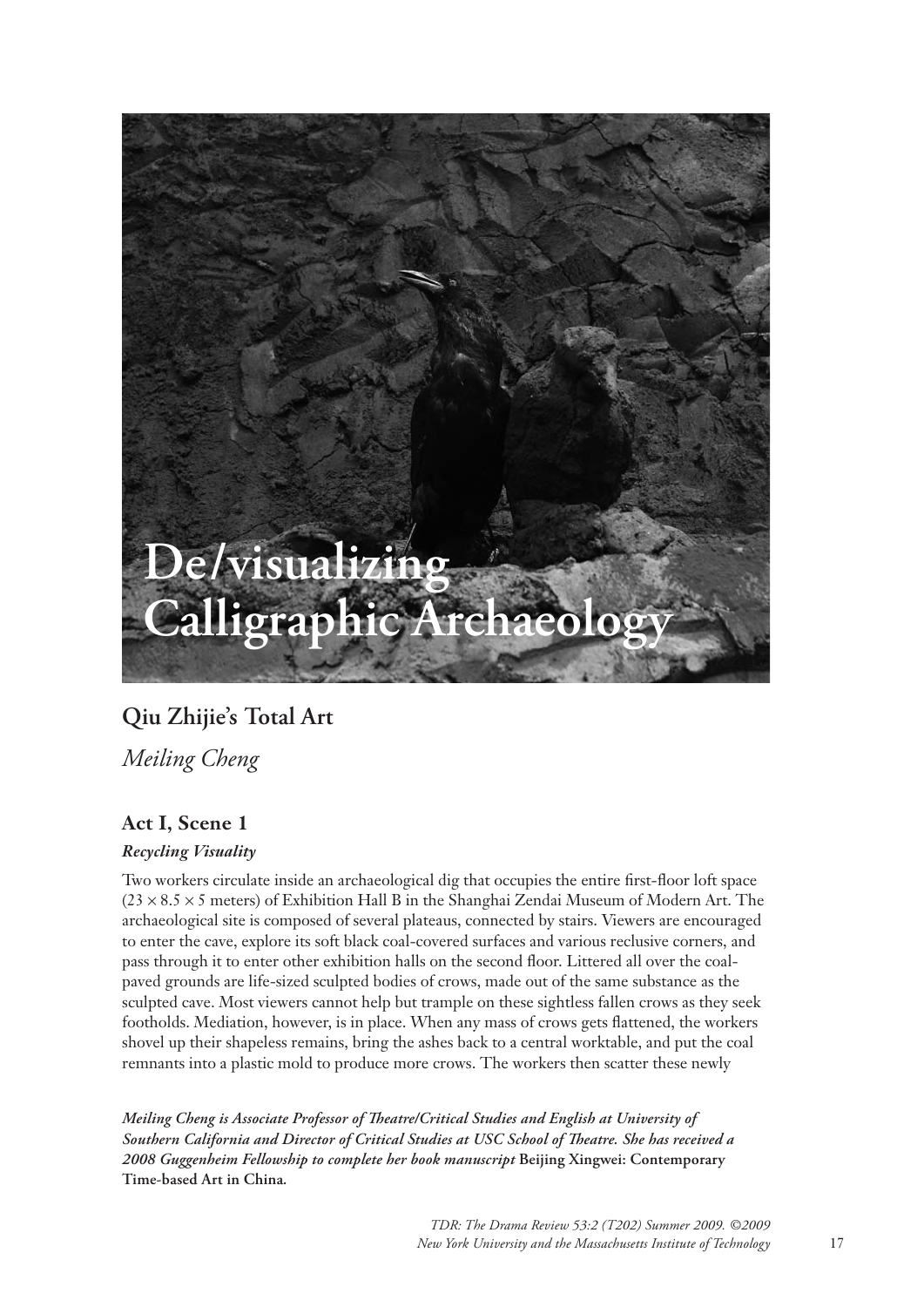

*Figure 2. Qiu's drawing for The Red Cliff Poetry.* Zhuang Zi de zhengjing ji/The Ataraxic of Zhuang Zi *by Qiu Zhijie, Shanghai Zendai Museum of Modern Art. (Photo by Qiu Zhijie)*

made crows along the path, allowing them to be smashed—yet again—by random footprints. This cycle of molding, smashing, and remolding crows is continuous.<sup>1</sup>

## **Act II**

## *Sampling Total Art*

The above live performance appeared in the exhibition entitled *Zhuang Zi de zhengjing ji/The Ataraxic of Zhuang Zi* (8 July–24 August 2008) by the Beijing-based multimedia artist, Qiu Zhijie (see Qiu 2008a). This solo exhibition is the first installment of a massive project, coordinated under the general bilingually publicized title *Qiu Zhijie Nanjing Changjiang daqiao zisha xianxiang ganyu jihua*/*Qiu Zhijie: A Suicidology of the Nanjing Yangzi River Bridge*, which comprises an ongoing series of cultural fieldwork, historical documentation, sociological investigation, crossmedia artworks, and international exhibitions. Qiu's ambitious series responds to the status of the Nanjing Bridge as China's most popular suicide location. According to the artist, the official

<sup>1.</sup> I saw the exhibition in Shanghai on 12 July 2008, which was a Sunday. The two workers were off on that particular date, but viewers were invited to enter and explore the archaeological cave. My account of the live performance portion was based on the artist's plan and his oral descriptions. Originally, the artist wished to also include a hundred live crows in the cave, but Zendai MoMA rejected the idea. I have translated all my citations from the artist and other Chinese sources here, including the various titles in this total art project. At times, my translations differ from the ones publicized by the artist on his personal website. Following the local convention, Chinese names are listed surname first, unless the person prefers otherwise.

*Figure 1. (previous page) Inside the archaeological dig in Crystalloid: a taxidermed crow next to a coal crow.* Zhuang Zi de zhengjing ji/The Ataraxic of Zhuang Zi *by Qiu Zhijie, Shanghai Zendai Museum of Modern Art. (Photo by Qiu Zhijie)*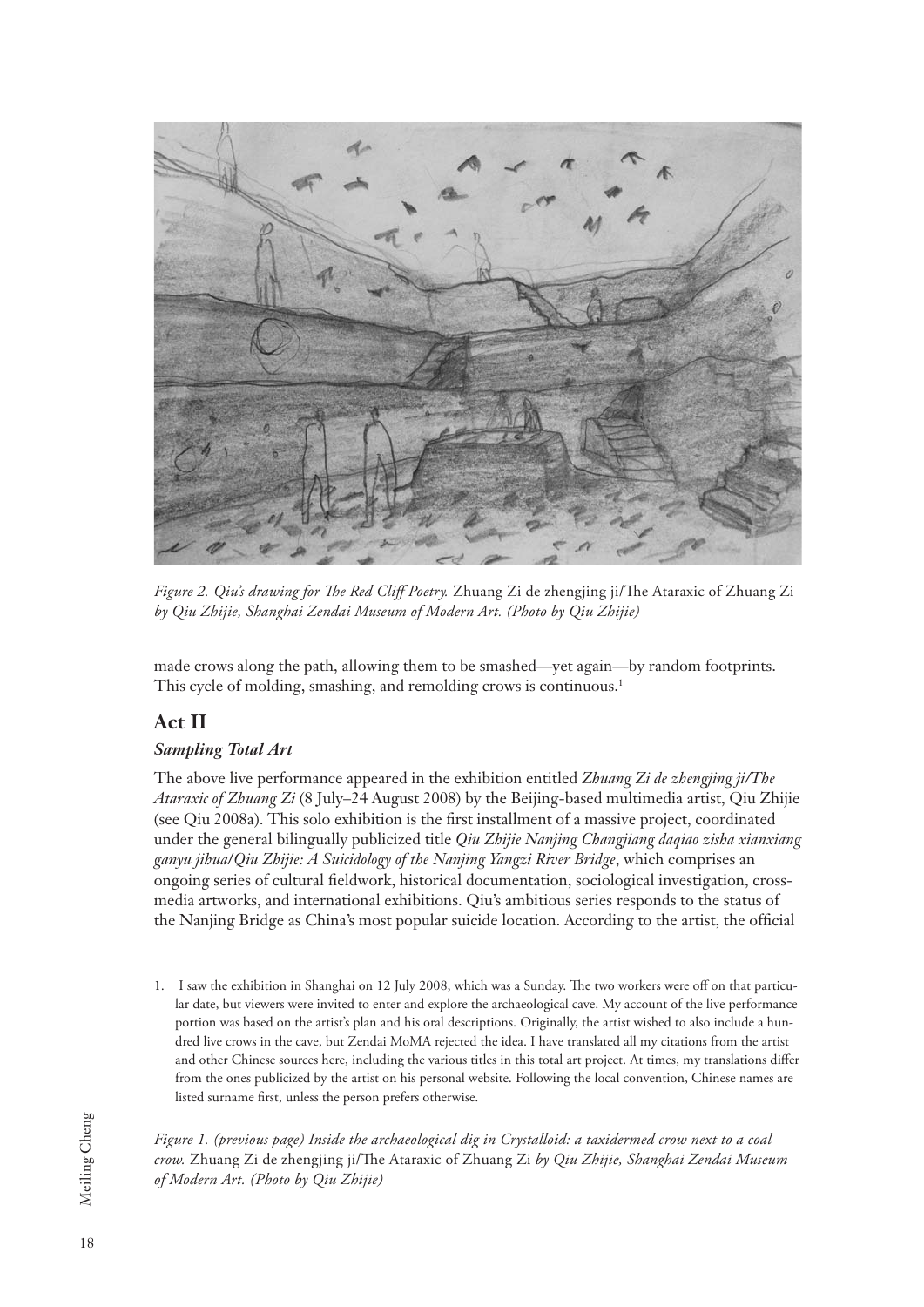

*Figure 3. The Exhibition Hall B at Zendai MoMA: A closer view of Qiu's constructed archaeological dig with coal crows.*  Zhuang Zi de zhengjing ji/The Ataraxic of Zhuang Zi *by Qiu Zhijie. (Photo by Qiu Zhijie)*

record holds that over 2,000 people have committed suicide on the Nanjing Bridge since its completion in 1968—a statistic even more startling than that of the world's putatively top suicide magnet, San Francisco's Golden Gate Bridge (around 1,200 people since 1937) (2008g). Intrigued by the momentous social phenomenon surrounding a structure that *The Guinness Book of World Records* listed as "the longest bridge with the dual functions of highway and railway," Qiu launches a similarly extensive long-term art project in order to understand and redress the problem (2008g).

In *The Ataraxic of Zhuang Zi* we see the first working model for Qiu's *Suicidology* series. The exhibition combines Qiu's four artistic orientations: the archival; the interventionist; the aesthetic/conceptual; and the ethical/philosophical. Correspondingly, the exhibition space in Zendai MoMA is divided into four display sections, identified as Archive; Clinic; Think Tank; and Crystalloid. Across the four sections, the art mediums represented cover a comprehensive range, including drawing, calligraphy, printmaking, sculpture, installation, photography, video, and performance.

Judging by the ways that different parts of this show resonate thematically like variant movements of a symphony, I take *The Ataraxic of Zhuang Zi* more as a single opus than as a retrospective exhibition. I find it most fruitful to approach this show as a sample of Qiu's "total art," a praxis that the artist has been developing since 2003, both for his own career and with his students at the Chinese Art Academy in Zhejiang (see Qiu 2008d). Qiu defines total art as an artistic practice based on cultural research, which turns to specific sociocultural events as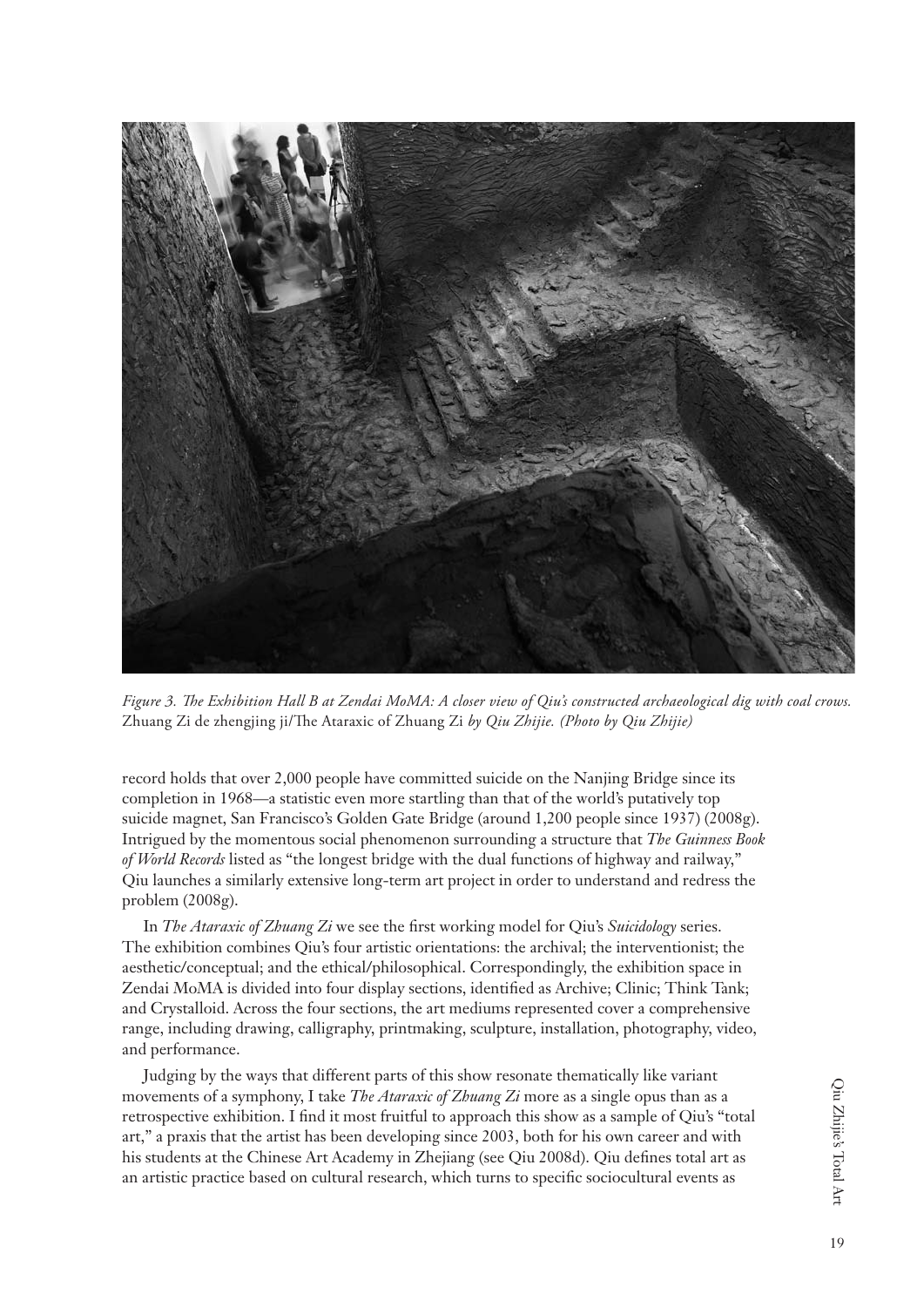catalysts for art-making, with the intent of proactively affecting viewers' daily lives (2008d). This total art aspires to create efficacious art actions that challenge biased mainstream values in order to offer new perspectives on life. Thus, as Qiu asserts, the live site for his total art is history in the making.

According to Qiu, his concept of total art emerges from his extensive experiences as a curator, practitioner, and critic/theorist of live and new media art in the 1990s and early 2000s (2008d). Indeed, in his capacity as an artist, Qiu assumes many roles: investigator, creator, thinker, activist, teacher, poet, photographer, healer, and collaborator. He compiles archives and collects castaways; he composes philosophical treatises and takes snapshots. Qiu is a cultural archaeologist who not only digs into the historical past and present, but also sculpts toward the future. The archaeological performance that he directed at Zendai MoMA is an imago for his total art.

Qiu's concept of total art recalls similar practices in Europe and America, such as Joseph Beuys's "social sculpture" in Germany, or Suzanne Lacy's "new genre public art" in the United States (see Ray 2001; Rosenthal 2005; Lacy 1995). But there are also important differences that make Qiu's total art distinct. While social sculpture and new genre public art are deeply invested in contemporary sociopolitical issues, Qiu's total art traces present ills to past pathology, consciously finding its raison d'être in remaking Chinese history. Both social sculpture and new genre public art are staged by activists who use art to mobilize communities of engaged citizens in the here and now. Qiu's spectatorial and participatory communities, however, include not only his coevals, but also—even more importantly—his predecessors.

Although Qiu relates his total art to his recent professional practice, I suggest that his concept finds an earlier and even stronger basis in his command of classical Chinese literature, and especially in his training as a calligrapher. We can trace his artistic genealogy to both art forms of the traditional Chinese literati. Their praxis was shaped by the oft-cited dictum that may also serve as Qiu's manifesto: "Yi tianxia wei jiren" (taking the world—or all under heaven—as one's personal responsibility).

Like his forebearer writer-scholars, Qiu sees no division between disciplines. The totality of knowledge is his library, in which he burrows, swims, tumbles, and soars like a veritable Renaissance man. Similar to other calligraphers, Qiu locates his own creativity in the paradoxical plenitude that comes from restriction. A calligrapher trains by mastering a relatively unchanged set of tools—a brush pen, an ink stick, an ink stone, and an absorbent role of paper and by imitating classic brush writing models. Only through years of painstaking imitation can a calligrapher mature in his/her craft. Such training, I believe, cultivates in a calligrapher two epistemic tendencies: (1) to search for a consistent methodology rather than for a particular style; (2) to access worldly phenomena as calligraphic scripts, ready to be inscribed. Qiu's total art manifests both tendencies. As Qiu himself suggests, he sees all schools of Chinese art as "mutations from calligraphy" (Qiu 2008e). Qiu's total art is, in this sense, a contemporary version of an ancient Chinese art.

## **Act III, Scene 1**

#### *The Archive in the Clinic*

As a total art project, *The Ataraxic of Zhuang Zi* is structured to support Qiu's virtuosic output and cross-disciplinary aspirations. Among its four parts, both Archive and Clinic have clear focuses: the former deals with the political significance of the Nanjing Bridge in China's revolutionary history; the latter with the aftermath that continues to this day. In contrast, the other two parts—Think Tank and Crystalloid—are much more multivalent, dense with allusions and implications. Given that the show's title highlights Zhuang Zi, the Daoist master, perhaps it would not be too clichéd or gratuitous for me to suggest that such a contrast foregrounds the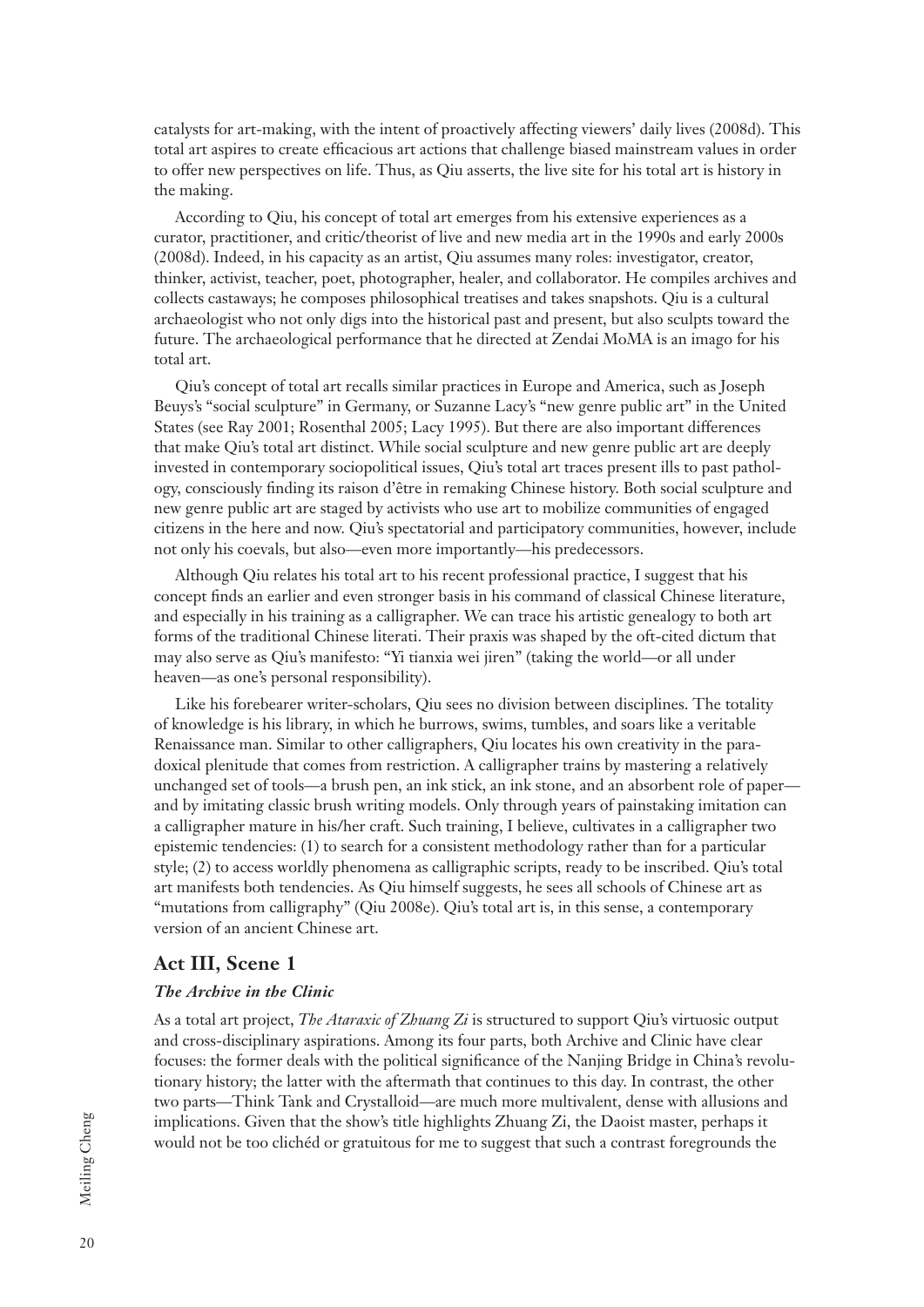

*Figure 4. Archive: The Nanjing Bridge-themed souvenirs.* Zhuang Zi de zhengjing ji/The Ataraxic of Zhuang Zi *by Qiu Zhijie, Shanghai Zendai Museum of Modern Art. (Photo by Qiu Zhijie)*

dynamic interplay between *yang* (positivity) and *yin* (negativity)—although, I admit, what's opaque/*yin* to me might be quite lucid/*yang* to others.

In Archive, we encounter a stupendous collection of historical documents and objects excavated from the past four decades, ever since the Nanjing Bridge's opening in 1968. These miscellaneous items—all imprinted with information, insignias, icons, or stylized renditions of the Nanjing Bridge—attest to the power and prevalence of the propaganda machine in Mao's China. Historically, the Nanjing Yangzi River Bridge was "the first double-decker, double-track highway and railway bridge designed and constructed by the Chinese without outside engineering assistance" (2008g). At the beginning of the bridge's construction, China had weathered a diplomatic breakup with Russia, which withdrew its experts from the project. Thus, the successful completion of the Nanjing Yangzi River Bridge emerged as an icon of "national resilience," a symbolism reinforced by Chairman Mao's inscription "Duli zizhu; zili gengsheng" (Independent Self-reliance; Autonomous Revival) on the bridge's entrance gate upon its inauguration (2008g). Such mytho-political significance has dented the nation's visual consciousness, meanwhile proliferating itself in countless documents and memorabilia. As Qiu sums up, "The Nanjing Yangzi River Bridge occupies an important emblematic position in China's visual culture. Its image is endowed with a triple symbolism, joining nationalism with revolution and modernity. It's practically a second Tiananmen" (2008c).

Qiu's statement finds incontrovertible material evidence in a 30 December 1968 edition of *Ren Min Ri Bao* (the People's Daily Newspaper), whose front page carries three celebrated messages: The title portion features Chairman Mao's calligraphy for *Ren Min Ri Bao* and a column containing a paragraph from the (then) Chinese communist bible, *Mao Yu Lu* (commonly translated as Quotations from the Chairman Mao Zedong); the top half applauds the opening of the Nanjing Yangzi River Bridge as a miraculous triumph of the "Mao-led proletarian revolution"; and the bottom half gloats over the country's successful testing of the hydrogen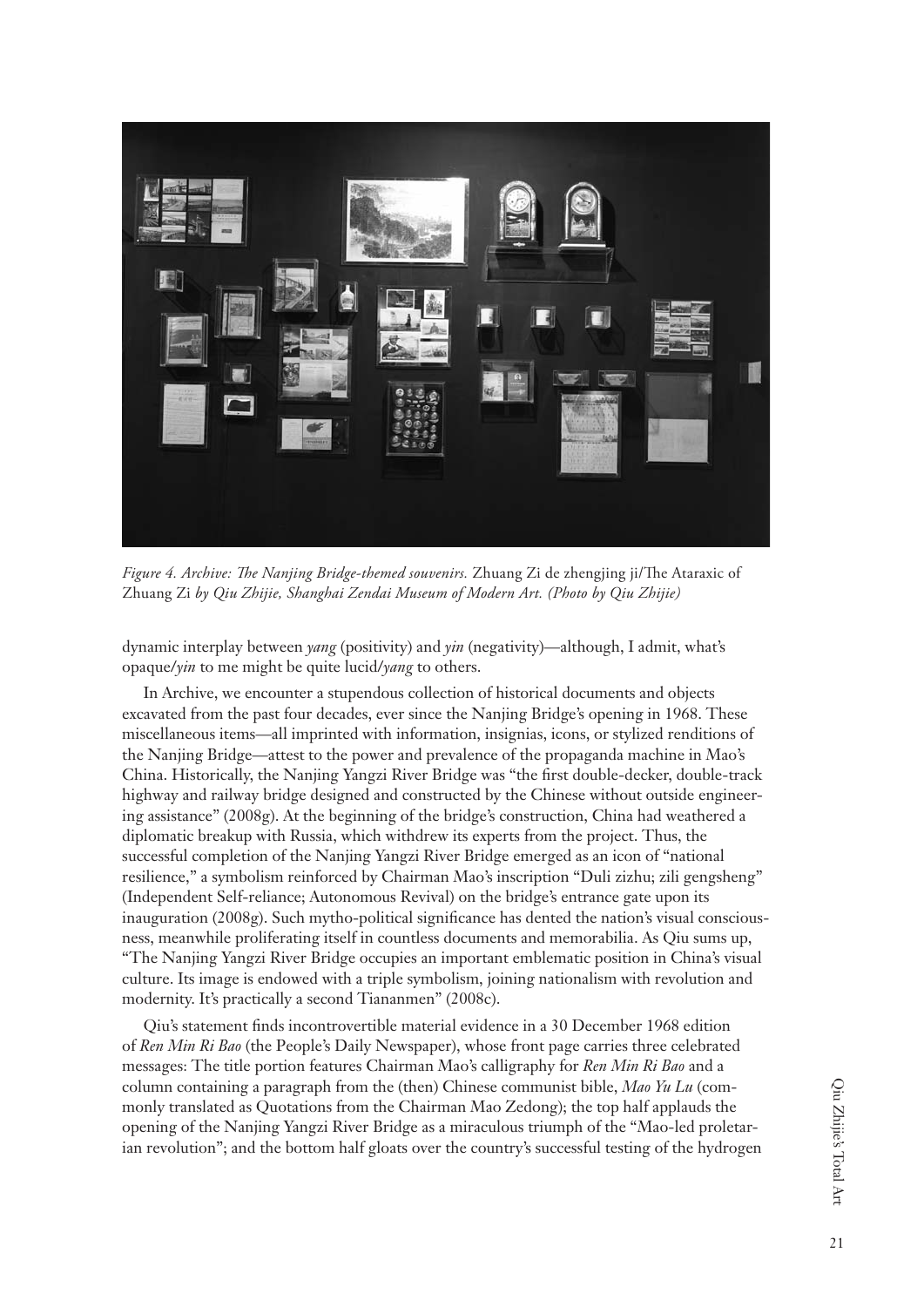

*Figure 5. Clinic: The converted beds from "The Soul's Station" with alarm clocks on their legs. Behind the beds are the wind-battered signboards originally used by Li Si at the Nanjing Bridge: "Bitterness and happiness are the root of being human" and "Kindly treat life well on each and every day."* Zhuang Zi de zhengjing ji/The Ataraxic of Zhuang Zi *by Qiu Zhijie, Shanghai Zendai Museum of Modern Art. (Photo by Qiu Zhijie)*

bomb as a victory for "Mao's thought." Incisively, Qiu selected the image of this newspaper page for his exhibition poster. His Archive also exhibits multiple clones of the 1968 *People's Daily*, together with other fragments, detritus, and souvenirs from the same era. Exhumed from their anonymity as ephemera, they now are lifted to prominence in their neatly ordered frames. Enclosed in transparent covers, these salvaged objects are laid out for viewing, like a community of glass coffins hanging on the wall.

"Fan yiding yao chi; Lei yiding yao liu" (Rice must be eaten; Tears must be shed). This couplet, written in simplified Chinese characters and inscribed in black coal on the white wall, anchors the display in Clinic. This "Big-Character" wall lettering cites from an activist named Li Si, who every weekend since 2003 has volunteered to patrol the Nanjing Bridge in an attempt to prevent incidents of suicide from happening. In collaboration with Li, Qiu turned this area of his installation into a testimonial of Li's charitable project. Photographic and material documents of Li's interventionist work on the Nanjing Yangzi River Bridge cover most of the wall space. This exhibition hall also bears resemblance—if abstractly—to the Xinling yizhan (Soul's Station) halfway house that Li founded to keep and console those he has rescued.

Four single worn-out beds, transferred straight from Soul's Station, occupy the central floor area. Qiu humorously annotates the nature of these convalescence beds by installing alarm clocks on the legs of each bed. A swarm of alarm clocks also lands below the outmoded couch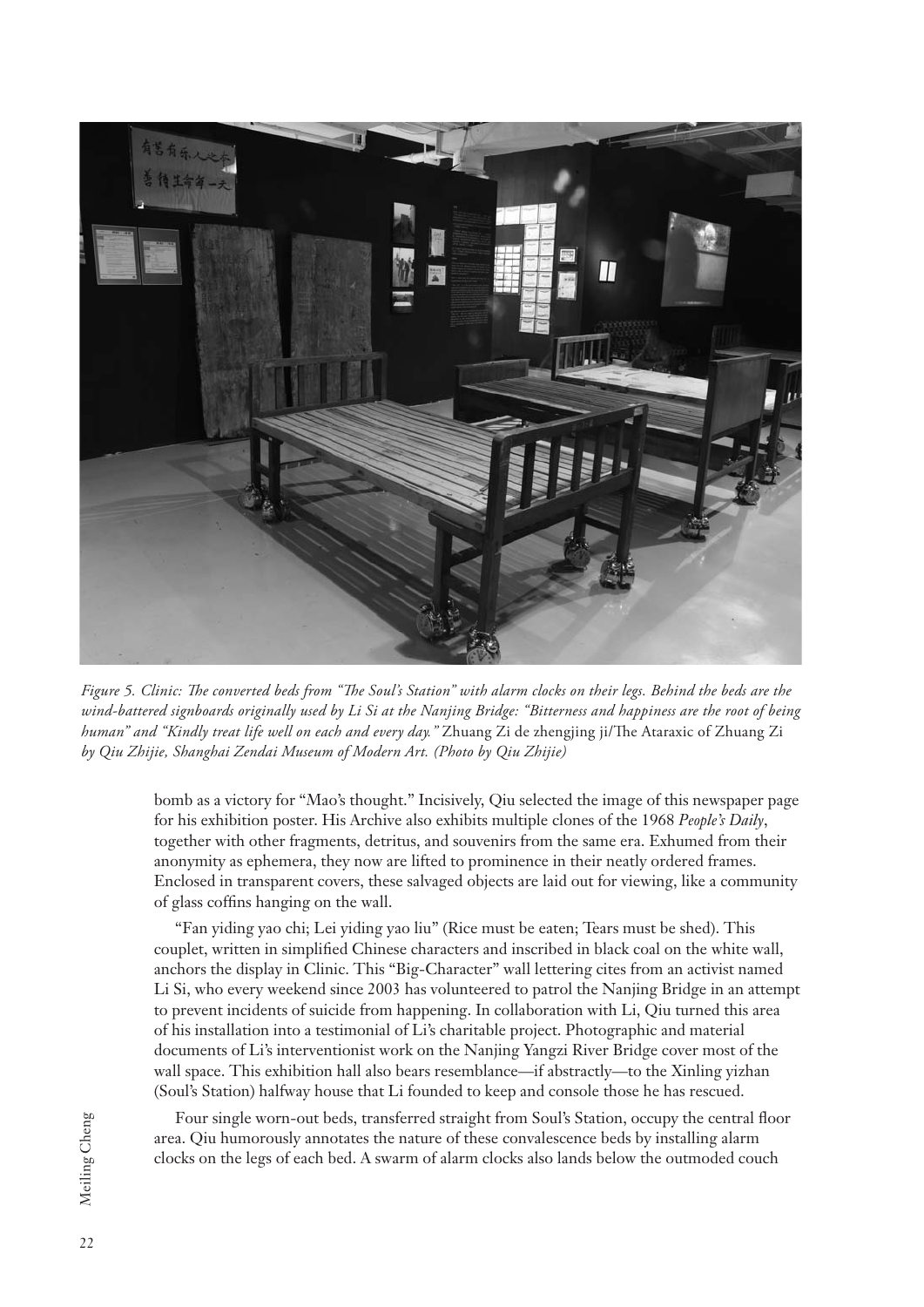pushed against the wall, near a monitor that plays a looping video documentary of Qiu's conversations with those who attempted suicide. During my visit, the alarm clocks merely glared at me, jeering mutely. Qiu's original plan was to set these fully functional alarm clocks to ring every five minutes, one at a time. Had the plan been realized, the alarms would have given us a cartoonish impression of our living world: every five minutes, a thought occurs; a car is crashed; a species becomes extinct; a banana gets eaten; a baby is born; a vow is given; a lover is betrayed; a melody is remembered; a tycoon dies. "For how many different reasons does someone commit suicide?" the sound installation might seem to ask. Being a satirical quip, it would have offered an animated antithesis to Li's straightforward but benevolent maxim: "Rice must be eaten; tears must be shed." The artist's plan, however, proved too high-maintenance for the museum staff, which unilaterally decided not to wind up and reset the alarming cacophony.

Qiu's droll conversion of the furniture from Soul's Station for his Clinic at Zendai epitomizes the artist's intervention in Li's altruistic mission. The collaboration between the two men also results in the transposition of many props and accessories that Li formerly used in his work, including two wind-battered wooden boards, a pair of binoculars, a red vest, and an old motorcycle. In an exchange with Li, Qiu replaced these worn items with new ones for Li's use, while reframing the once utilitarian tools as art objects. The wooden boards were originally signposts inscribed in blue and red with another couplet of Li's message: "You ku you le ren zhi ben; Shan dai sheng ming mei yi tian" (Bitterness and happiness are the root of being human; Kindly treat life well on each and every day). Qiu replaced these boards with steel plates on the Nanjing

Bridge, giving Li's message a more durable vehicle. Inside the exhibition hall, however, the artist seems to reverse his tactic—à la Duchamp—using the art context to formalize the quotidian. Imitating Li's casual style, Qiu lets the two wooden boards loosely slant toward a wall, but he also ceremoniously places in a glass frame a sample of Li's prosaic calligraphy, using the same couplet Li wrote on the signboards. More evidence of Li's work appears on the wall: framed pictures of the man in action on the bridge, wearing a bright red vest and surveying the span with binoculars, next to the actual red vest and binoculars.

Other traces of Qiu's intervention hang on the other side of the wall; several vertical scrolls of calligraphy repeat the same colloquial



*Figure 6. Clinic: The red-framed calligraphic model writing scrolls.* Zhuang Zi de zhengjing ji/The Ataraxic of Zhuang Zi *by Qiu Zhijie, Shanghai Zendai Museum of Modern Art. (Photo by Meiling Cheng)*

*Figure 7. Detail of figure 6 character, with outline drawn in red ink.* 



phrase, accompanied by the name of its author: "Xiang yi xiang si bu de, [by] Tao Xingzhi" (literally "Think and think die no gain," meaning "Better think twice before you commit suicide, for there is no gain in dying"). Curiously, while the calligraphy itself appears in an expertly rendered cursive style, the sentence includes a mistake in its last word, *de* (to gain). The original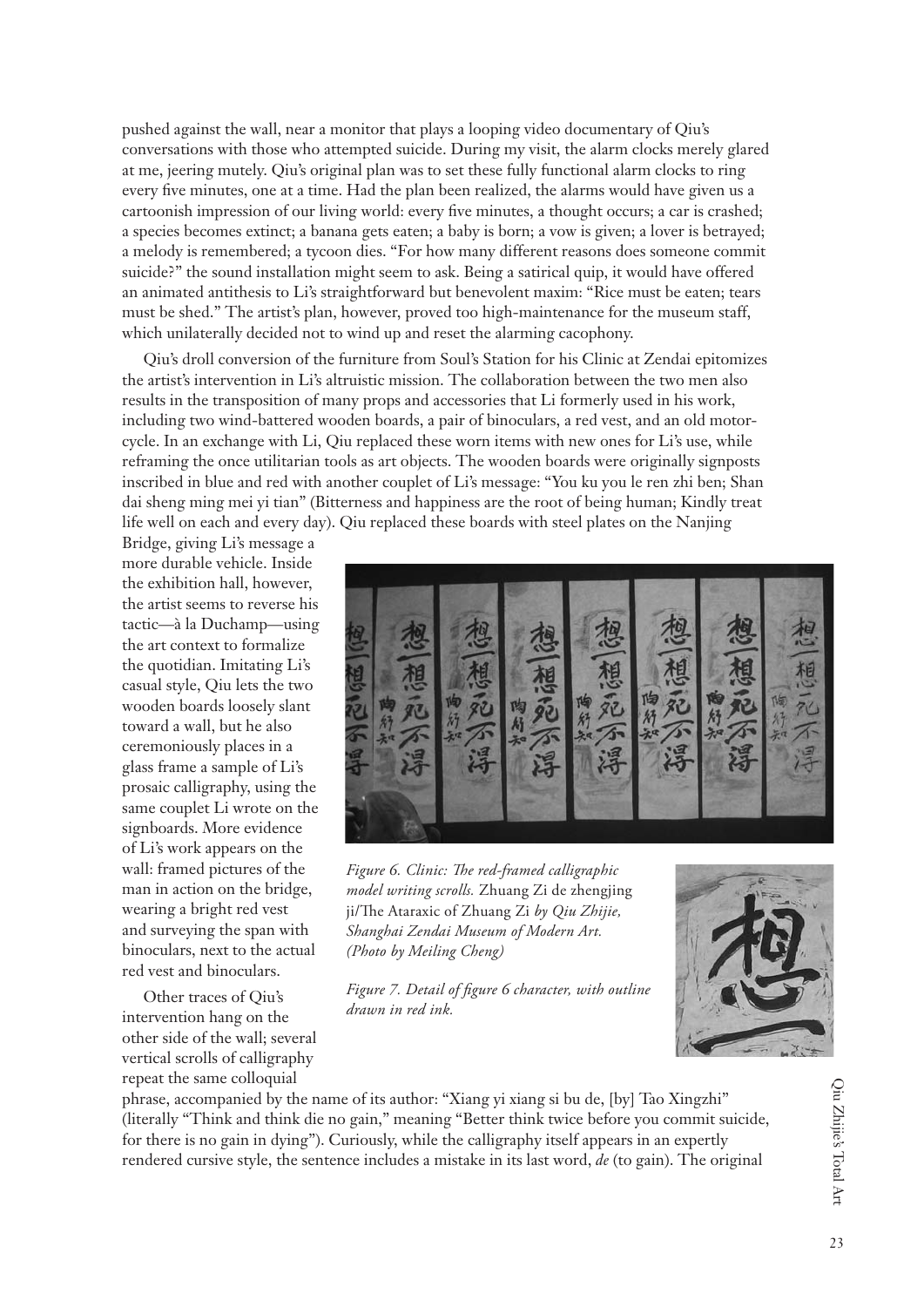component on the left side should have been the *ren* radical (彳), denoting "human," rather than *shuei,* which consists of three slanting lines denoting "water." When I look closer, I notice a red frame surrounding each calligraphic character and realize that Qiu has devised a calligraphic exercise. Qiu first chose a phrase—xiang yi xiang si bu de—written by Tao, a suicideby-drowning survivor Qiu met in Soul's Station. Tao's close escape from water had inspired him to coin the neologism "de" using the water radical. Intrigued, Qiu inscribed Tao's phrase in his own cursive writing, a calligraphic style Qiu specializes in. The artist then applied a particular printing technique to mass-produce a calligraphic model scroll, showing only a red outline of each character. He distributed these printed exercise scrolls among those who found a second chance at Soul's Station and encouraged them to fill in the blanks with brush and ink, following the calligraphic model outlines he provided. Art as healing, a concept practiced by many performance artists—including Beuys, Lacy, Anna Halprin, Marina Abramovic, and Ron Athey—finds a Chinese application in Qiu's work.

The red calligraphic frames emptied of their ink contents symbolize the quality of Qiu's presence in Clinic, in contrast to that of Li, whose images, belongings, and charitable avocation dominate this exhibition hall. Qiu is present mostly as a behind-the-scenes observer, making his involvement as unobtrusive as possible. A major part of Qiu's mediation in Clinic assumes the neutral perspective of a sociological investigation: Qiu and his student team distributed questionnaires regarding suicide to pedestrians they then interviewed on the Nanjing Bridge. These questionnaires, filled in with hand-written responses, are lined up on a wall, displayed like the documents in Archive. In this light, Qiu's relation to Li resembles that between a photographer and his portrait model. A blown-up photograph mounted on another wall captures this relationship: the photograph features Li flanked by his volunteer team in the doorway to Soul's Station, posing—all smiles—for Qiu's signature spectral group shot.



Figure 8. Archive: The ink-producing machine with the revolving ink sticks in motion. Zhuang Zi de zhengjing ji/The Ataraxic of Zhuang Zi *by Qiu Zhijie, Shanghai Zendai Museum of Modern Art. (Photo by Qiu Zhijie)*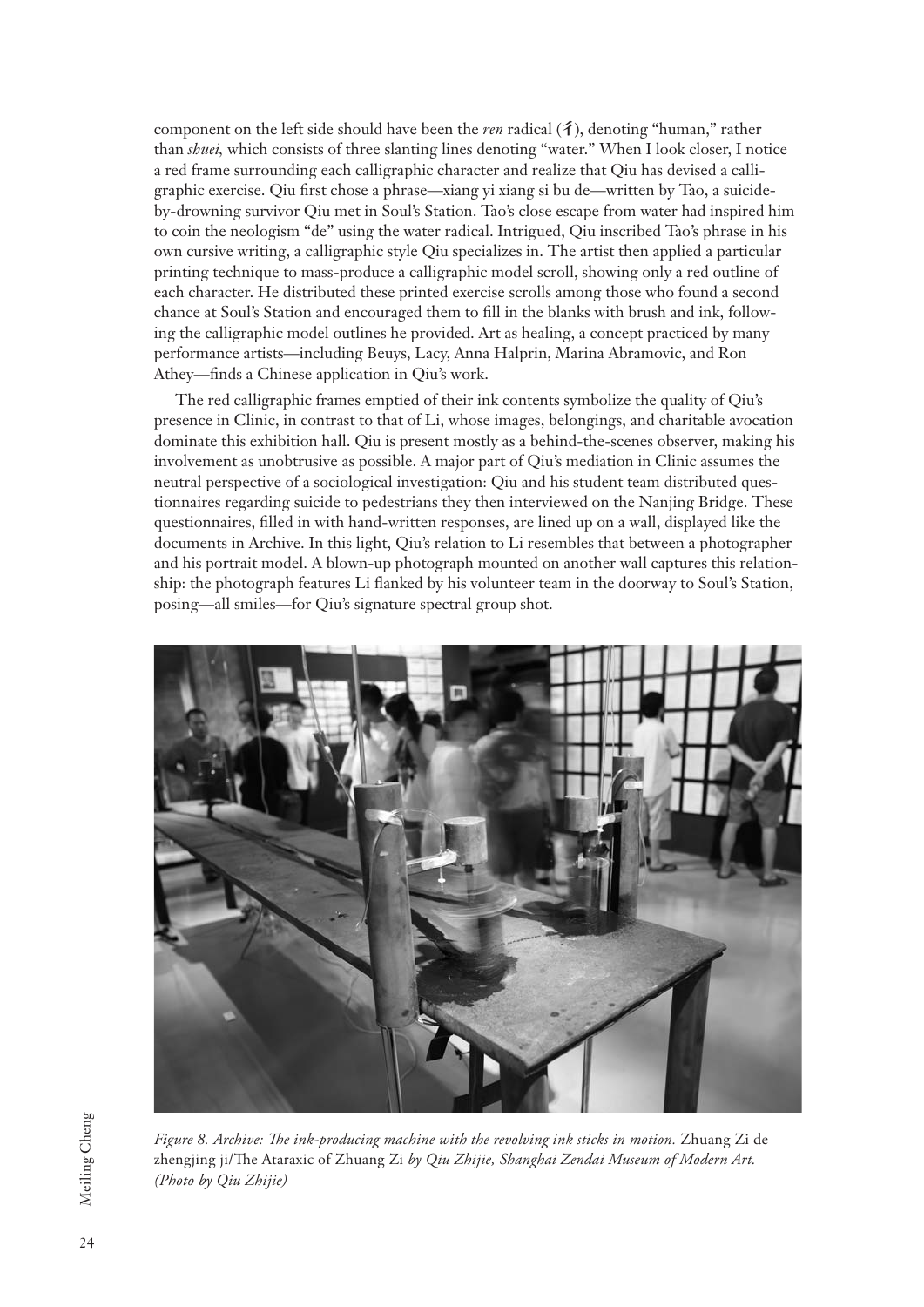Completed questionnaires take up a small section of one wall in Clinic, but occupy an entire wall in Archive. This arrangement reflects Qiu's spatial design for *The Ataraxic of Zhuang Zi*. Although the exhibition is laid out along four conceptual vectors, the artist presents the four parts as interdependent components of a whole by mixing up their territories with crossreferences. Within Archive, for instance, Qiu places an inventive implement whose features seem to refer to both Clinic and Crystalloid: an oblong iron cast table (4 meters long  $\times$  60 centimeters wide  $\times$  90 centimeters high) adapted to be an inkproducing machine. At each end of the tabletop stands a pair of small iron columns,



*Figure 9. Crystalloid: Ink runs from the ink-producing machine above into this fiberglass vessel shaped like a calabash gourd. Mao's quotation is on the wall behind, with crows on the floor.* Zhuang Zi de zhengjing ji/The Ataraxic of Zhuang Zi *by Qiu Zhijie, Shanghai Zendai Museum of Modern Art. (Photo by Qiu Zhijie)*

attached to self-revolving anchors clamped onto four custom-made ink sticks ( $2 \times 6.5 \times 25$  cm each). Tiny red flags flap on top of these ink sticks. Next to the four tabletop iron columns are symmetrically placed clinical metal stands, the kind used in intravenous therapy. Each stand carries a medicinal bag of clean water, which drips through a catheter to supply lubricants to the revolving ink stick, producing the liquid ink. The liquid ink then flows through four channels carved onto the table's surface, converging at a central hole and leaking through a funnel to a catheter, which passes through an orifice on the floor. This infusion pipe guides the dripping ink into a fiberglass vessel shaped like a calabash gourd that is located downstairs in the Crystalloid hall. In a masterful stroke of triple-entendre, Qiu positioned this juice-yielding inkstone table in between two large wall-mounted photographs of the North and South entrance gates to the Nanjing Bridge. With its diligent inky power engines running like tireless motorcars, and capped by the frontal views of the two entrances, red flags and all, the table's elongated profile emerges as a double of the Nanjing Bridge. This bridge is the visual centerpiece of Qiu's Archive, but it is also a linchpin that connects Clinic with Crystalloid through Archive.

### **Act I, Scene 2**

#### *Recycling Visuality—Echoes*

As a site-specific installation, the ink-producing table exemplifies total art's propensity for synthesis: it is a prop that belongs to Archive but also complements other spheres of the work. As an independent sculpture, however, this studious table recalls the crow metamorphosis ritual I described earlier. Qiu poetically names this ink-producing machine *Yan de lunhuei* (The Transmigration of the Smoke), which evokes the cyclical process of material transformation. "The coal becomes the smoke; the smoke becomes the ink stick; the ink stick becomes the liquid ink; the liquid ink can produce writing; the writing becomes inky traces; the inky traces becomes the crow; the crow becomes the coal," thus spake the total artist (2008b).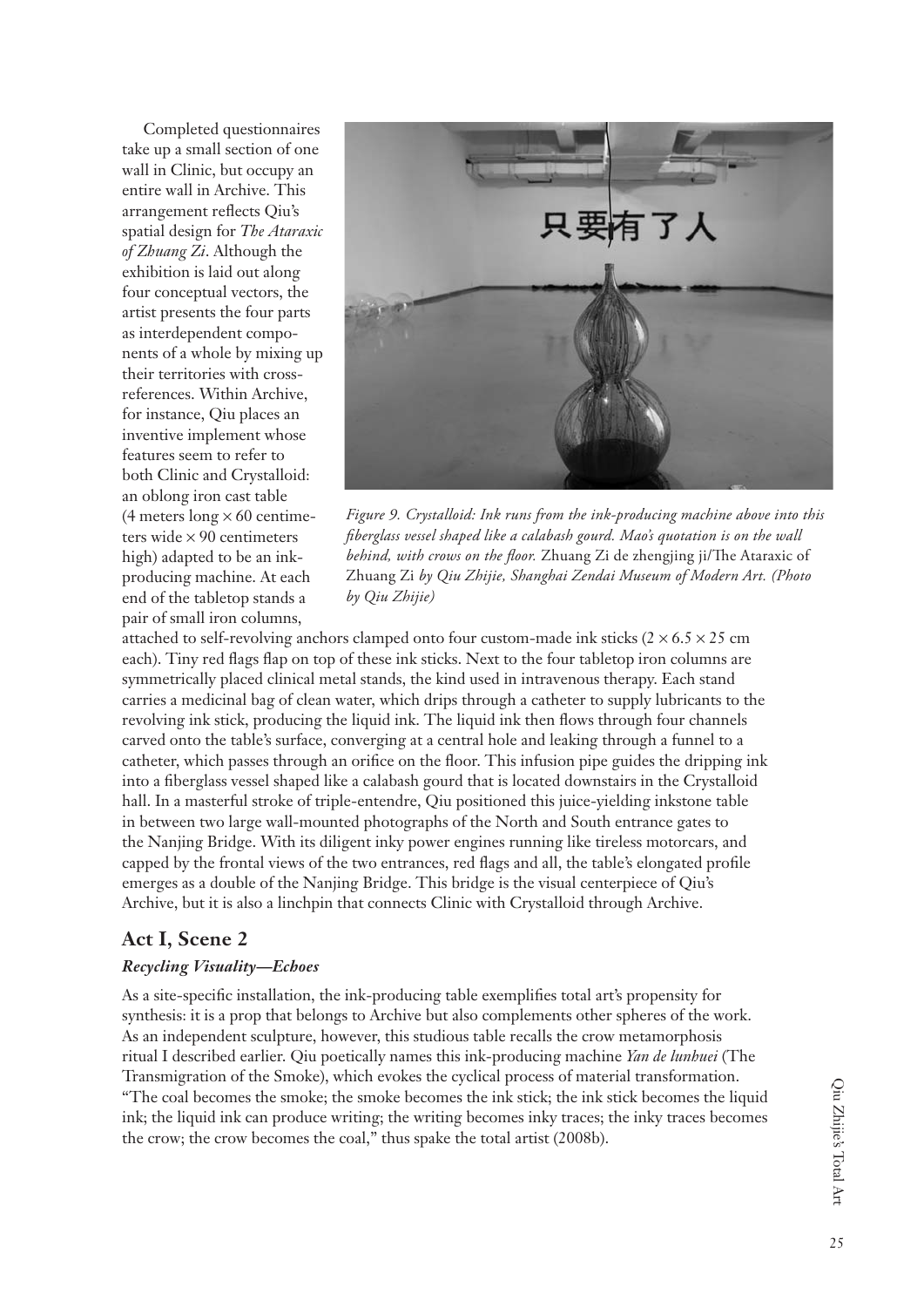Let's translate Qiu's poetry into performative prose: Coal, when burned, produces smoke. The smoke, when congealed with oil and adhesives, turns into an ink stick. If we understand the being of an ink stick as a solid mass of mineral and chemical substances, then a way for it to travel in the world is by becoming liquid. Once liquid, the ink may join with a brush pen to facilitate calligraphy, hence acquiring a thousand faces while becoming gradually dissipated. Like human faces, the faces of these calligraphies will eventually become ashes, which will join the earth to become its dark offspring, coal. The crow is then the miracle in this cycle, ascending from the ashes and soaring up to draw an arc, before disappearing as coal. The smoke, the ink stick, the calligraphy, the crow, and the coal are therefore different stages of a cyclical continuum.

But what about the hands that mold the crow, and the feet that smash it?

Qiu remarked in our email exchange that there are "two engines" in *The Ataraxic of Zhuang Zi*: "One is the ink-producing machine; the other the two workers engaged in remolding the crows" (2008f). We may consider an engine—as the force that propels movement—either extrinsic or intrinsic to the cycles of change. As a force with intention, the worker shapes the crows, retrieves their ashes, and re-shapes the crows. In this scenario, the worker is a stand-in for the creator, supposedly extrinsic to the creation if intrinsic to its continuation. We might conceptualize this creator/engine figure as "artist" or "god," a being who hovers over and exists prior to the creation. In another scenario, the self-revolving ink-producing machine exerts a force without intention; obeying the rules of mechanical propulsion, it appears neither intrinsic nor extrinsic to the ink stick. In fact, the ink stick cannot be detached from the process of its own transformation. Perhaps we may call the mechanism that both enables and is part of the ink stick's transformation "time." Here metaphysics is intertwined with physics: the symbolism remains loose enough for viewers to imagine their preferred narratives.

I prefer to imagine this tale of two engines as a parable for visuality, a koan for my retinae. A vision gets recycled from here to there to there and back again. I follow the trails of visuality through the air, the water, the metal, the plastic, the wood, and the coal-laden ground; my eyes drink with curiosity and thirst for more recycled sights, shifting as they shimmer and molt. But why? Toward what end do my pupils dilate? The answer to what transmutes my vision as it drifts through elements and ultimately to what drives my desire to see the phenomenal world, are buried in the cave, hidden inside the heart of a crow.

#### **Act III, Scene 2**

#### *A Crow in the Coal and a Coal in the Crow*

Much like an ink stick, a pile of ash, or transmigrating smoke, a crow is a being in time. According to ancient Chinese folk beliefs, the crow is an auspicious sign foretelling impending fortune and glory (*Baidu Baike* 2008a). While the crow as a symbol acquired some sinister aspects after the Tang Dynasty (618–907 AD), the extensive body of Confucian literature continues to revere the bird as a filial animal that cares for its aging parents. Considering that the Confucian tradition has made an aggressive comeback in post-Mao China (Liu 2003:164– 90), we may reasonably regard the crow as an idealized figure, even a mythic alter ego, for a Chinese person. This indigenous dimension is present yet restrained in *The Ataraxic of Zhuang Zi*, as Qiu engages in the open dialectic of simultaneously alluding to distinctive Chinese sources and stressing their non-region-specific multivalence.

An installation piece in Crystalloid encapsulates such noncommittal ambiguity. Bodies of taxidermed crows lie scattered on the ground below five coal-inscribed Chinese characters on the wall: "Zhi yao you le ren" (when there is a person), an excerpt from the remarks by Mao Zedong cited on the 30 December 1968 edition of the *People's Daily*. Even the font used for the wall lettering imitates the original newspaper. Qiu uses a "neither-nor" tactic for his wall installation: by imitating his source, he neither forsakes it, nor does he repeat the original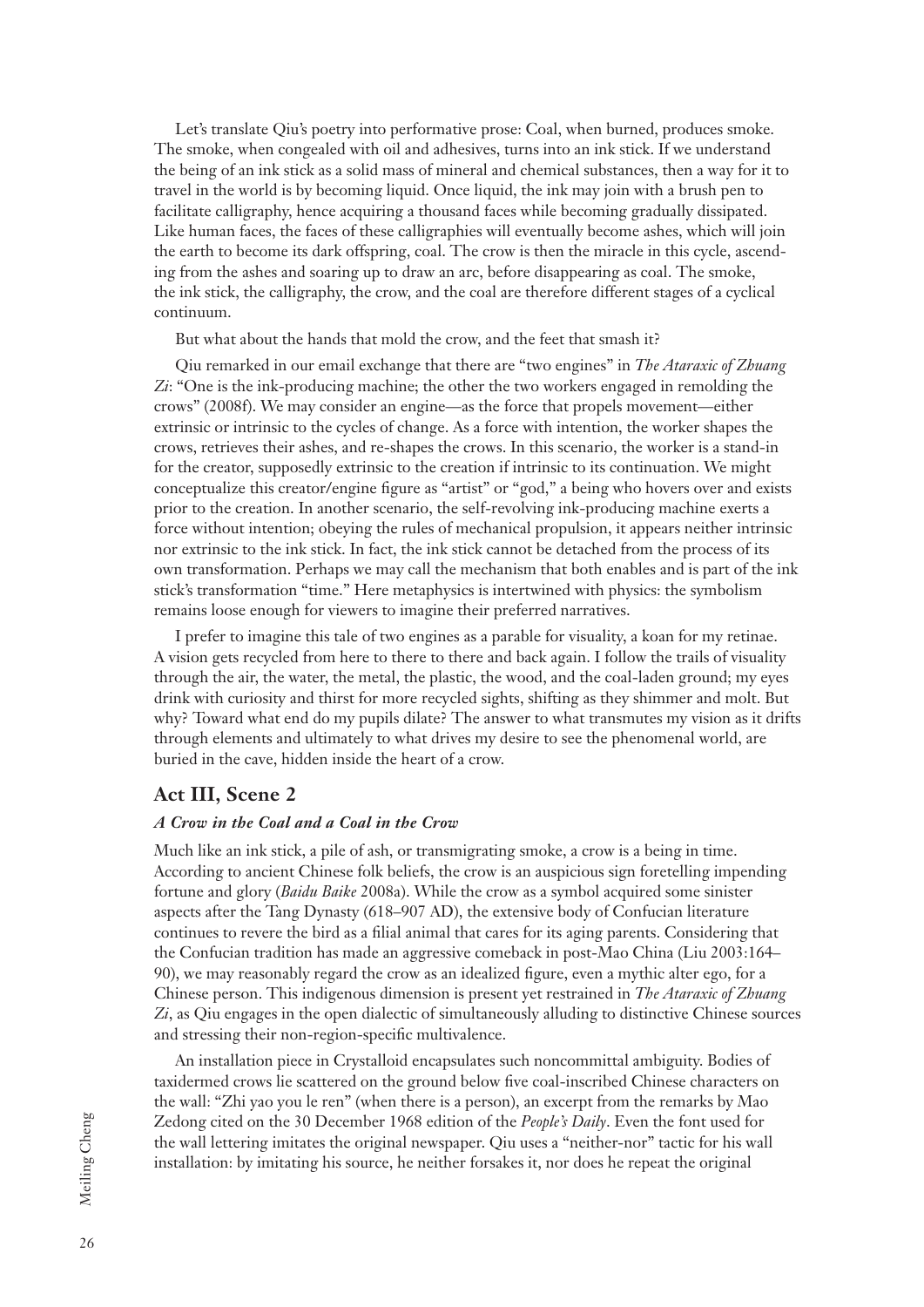context. While Qiu's sculptural arrangement turns the crows into surrogates for *ren* (a person or people), this person's identity remains unconfirmed. By isolating the phrase and removing it from the original passage in which Mao praises the value of (Chinese) people and the inspiring guidance of the Communist Party, Qiu tones down the phrase's nationalistic/revolutionary relevance, modulating the excerpt to make it a stateless, existential contemplation. Qiu's subtext therefore transfers the phrase when there is a person—from its explicit Chinese political framework up onto the generic human plateau.

The juxtaposition of the crow and the coal provides a constant visual motif in both Crystalloid and Think Tank. The coal and crow pairing used in the Crystalloid wall installation offers a spatial haiku for the cycles of life and death.



*Figure 10. Crystalloid: Qiu's installation of "When there is a person" from Chairman Mao. Taxidermied crows with coal remnants are strewn across the floor below.* Zhuang Zi de zhengjing ji/The Ataraxic of Zhuang Zi *by Qiu Zhijie, Shanghai Zendai Museum of Modern Art. (Photo by Qiu Zhijie)*

Intriguingly, the coal, as the substance materializing the phrase "When there is a person," is associated with birth (wherein a person appears), while the taxidermal crows connote death. This life/coal and death/crow doubling is reversed when we enter another part of Crystalloid, where the crow metamorphosis ritual takes place. In this living diorama inside an archaeological mine, the crows are literally made of coal. Crows and coal are interchangeable as materials. The cyclical actions performed by the two workers align the crow with birth and the coal—in its ashen form—with death. If we take the crow as a mythic equivalent of "ren" (a human being), then the coal's presence foreshadows the human being's future as a fossil.

I suggest, however, that the point of discerning such a reversal in the hermeneutic positions of the crow and the coal is not to stress the artist's clever variations but instead to understand that the creature and the mineral, or rather the process of birthing and of dying, are mutually implicated—intertwined, even concurrent—for all earthly beings. The artist seems to reinforce such an understanding as he places an abundant amount of taxidermed crows on top of, next to, below, and in between the coal-coated railings of a bridge leading from Archive to Think Tank.

## **Act III, Scene 3**

#### *A Bridge for Lingering but Not for Leaning*

The major structure that spatially configures Think Tank is a bridge stretching from the corridor into the main body of Exhibition Hall D. Calling this installation a bridge is a paradox. Its structure is modeled after a *Jiu qu qiao* (literally, a nine twisted bridge), which is a classical southern Chinese garden landscaping ornament featuring nine twists and turns in the bridge's composition (*Baidu Baike* 2008b). Yet the bridge in Think Tank doesn't cross any water; rather, it creates a tortuous path impeding a viewer's speedy passage. Not calling this installation a bridge, nevertheless, would seem an oversight. Wall-to-wall photographs of the Yangzi River flank the corridor where Qiu's twisted bridge first appears, conveying the illusion that we are passing above flowing water. Qiu's bridge also includes verisimilar artifacts from the Nanjing Bridge: a series of decorative carvings created during the height of the Cultural Revolution (1966–1976). Qiu and his student team painstakingly did rubbings of these carvings on the actual bridge in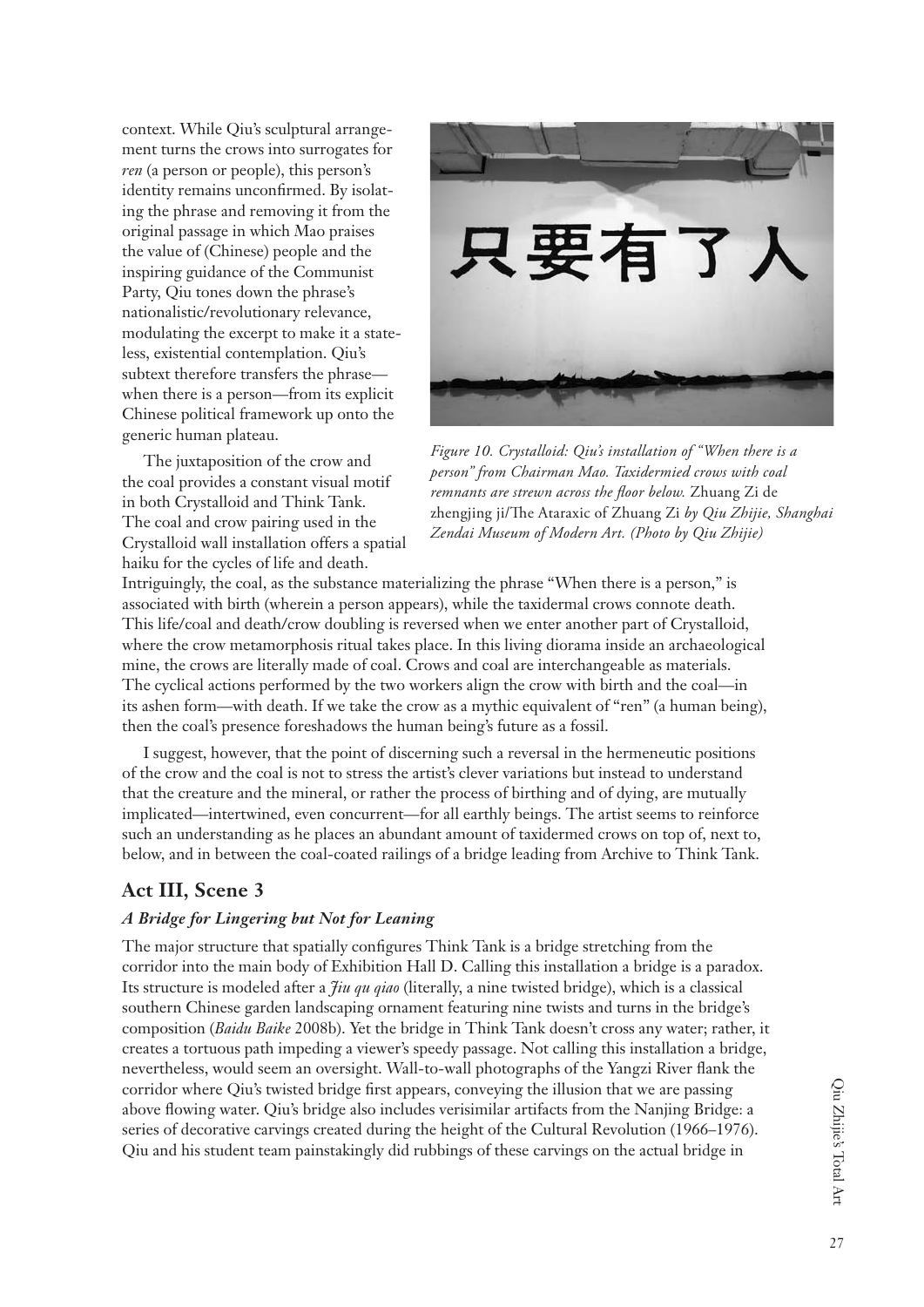

*Figure 11. Qiu's twisted bridge passage configures the space in Think Tank.* Zhuang Zi de zhengjing ji/The Ataraxic of Zhuang Zi *by Qiu Zhijie, Shanghai Zendai Museum of Modern Art. (Photo by Qiu Zhijie)*

order to reproduce the panels as coal plates. Qiu has designed his twisted passage as a displaced echo of the Nanjing Bridge.

Qiu's twisted bridge-passage offers an alternative to the value systems responsible for the place the Nanjing Bridge holds in the Chinese national imaginary. Through his voluminous

interviews with suicide survivors and family members of suicide victims, the artist discovered that most people are drawn to kill themselves at the Nanjing Bridge for rather mundane reasons: jilted love, loss of employment, failing a college entrance exam, insufficient money, domestic violence, bankrupt credit, and poor health (Qiu 2008c, also 2008e)—arguably all situations made desperate by the withdrawal of a social safety net and the dissolution of the extended familial structure in China's effectively post-communist reform era. Did those Nanjing Bridge suicide victims seek to erase their personal humiliations by drowning in a waterlogged monument of (erstwhile) national pride? Through its pensive twists and



*Figure 12. The blood note found by Qiu on the railing of the Nanjing Bridge: "When love disappears like smoke, the only thing left for me is to forget love."* Zhuang Zi de zhengjing ji/The Ataraxic of Zhuang Zi *by Qiu Zhijie, Shanghai Zendai Museum of Modern Art. (Photo by Qiu Zhijie)*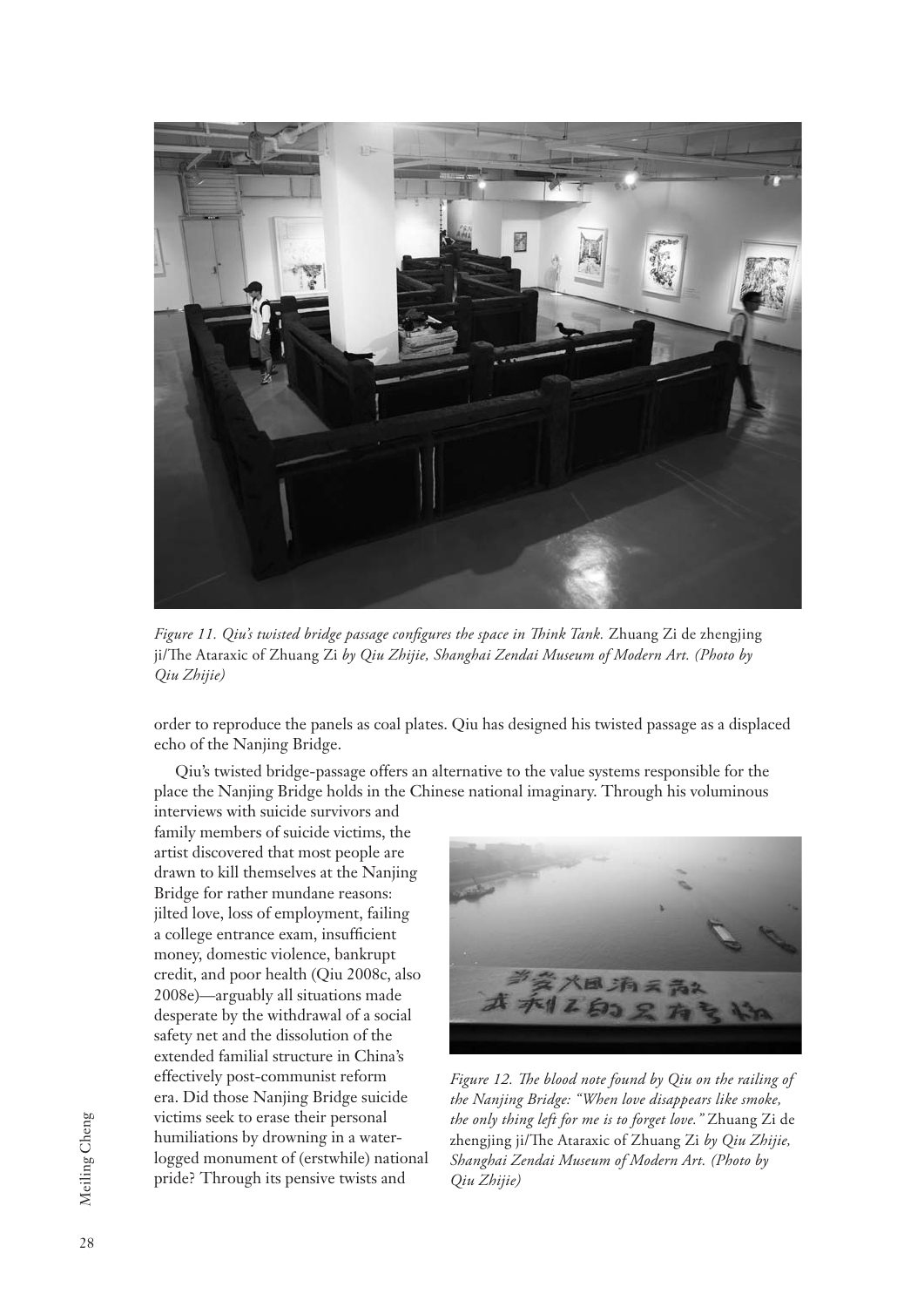turns, Qiu's "ataractic" bridge distances itself from the reasons that have driven ordinary people to instantaneous self-annihilation. To know how the artist interprets some of the collective traumas hidden beneath these personal reasons, we have to search for keys in Qiu's Think Tank. But on this transitional passage, we can almost grasp Qiu's own attitude regarding the matter at hand. The artist's alternative bridge voices unflinchingly his objections to impulsive suicides.<sup>2</sup>

Our first clue comes from the name given to this bridge transition between Archive and Think Tank: "Mo ping lan" (literally, "Don't Lean on Rails"). This lyrical name is an excerpt from a verse by Li Yu (937–978), a prince and poet from the historical period known as Wu dai shi guo (Five Dynasties and Ten Countries) (see *Baidu Baike* 2008c). Li's two-stanza poem meditates on the nature of life as dreams whose dreamers have forgotten their transient status as guests. Zeroing in on the experience of crossing a bridge, the poet urges himself to appreciate the undulating vistas from afar rather than to lean on the bridge's rail, gazing at the watery depth and becoming consumed by solitary sorrow. "Li shi rongyi jian shi nan" (It's easier to part [from here] than to see [here] again), muses Li, reflecting perhaps on his own precarious political station.3 Translating the poet's whispers to his wounded ego into plainer prose: "You will die soon enough, why should you become grief-ridden over any temporary distress?" As if to match Li's philosophical equanimity with a positive action, Qiu makes his bridge rails such that they cannot be leaned on, heavily coated as they are with pungent-smelling coal and safeguarded by the myriad mythic crows.

Qiu reiterates his opposition to suicide in a video document of a live performance he staged on the Nanjing Bridge, shown on a monitor set into the corridor wall. In January 2008, Qiu found a suicide note written in blood on the bridge's railing, which read, "Dang ai yan xiao yun san, wo shen xia de zhiyou wang qing" (When love disappears like smoke, the only thing left for me is to forget love). On 14 June 2008, Qiu went to the same spot, erased the original writing, cut open his index finger, and inscribed different graffiti in his own blood: "Ma da jia si jia de shoudu zai nali?" (Where is the capital of Madagascar?) "Why Madagascar?" I asked the calligrapher. And Qiu replied, "Because nobody here knows where it is" (2008c).

3. This is my approximate translation of a verse that can be read in many different ways. The same regrettable disclaimer applies to my interpretation of Li's poem.



*Figure 13. Qiu wiping off the blood note he found on the railing of the Nanjing Bridge.* Zhuang Zi de zhengjing ji/The Ataraxic of Zhuang Zi *by Qiu Zhijie, Shanghai Zendai Museum of Modern Art. (Photo by Qui Zhijie)* 



*Figure 14. Qiu's new blood note: "Where is the capital of Madagascar?"* Zhuang Zi de zhengjing ji/The Ataraxic of Zhuang Zi *by Qiu Zhijie, Shanghai Zendai Museum of Modern Art. (Photo by Qiu Zhijie)*

<sup>2.</sup> Qiu concedes that there are political and aesthetic reasons for suicide, but he notes that most suicides committed on the Nanjing Bridge were not for these reasons (see 2008d).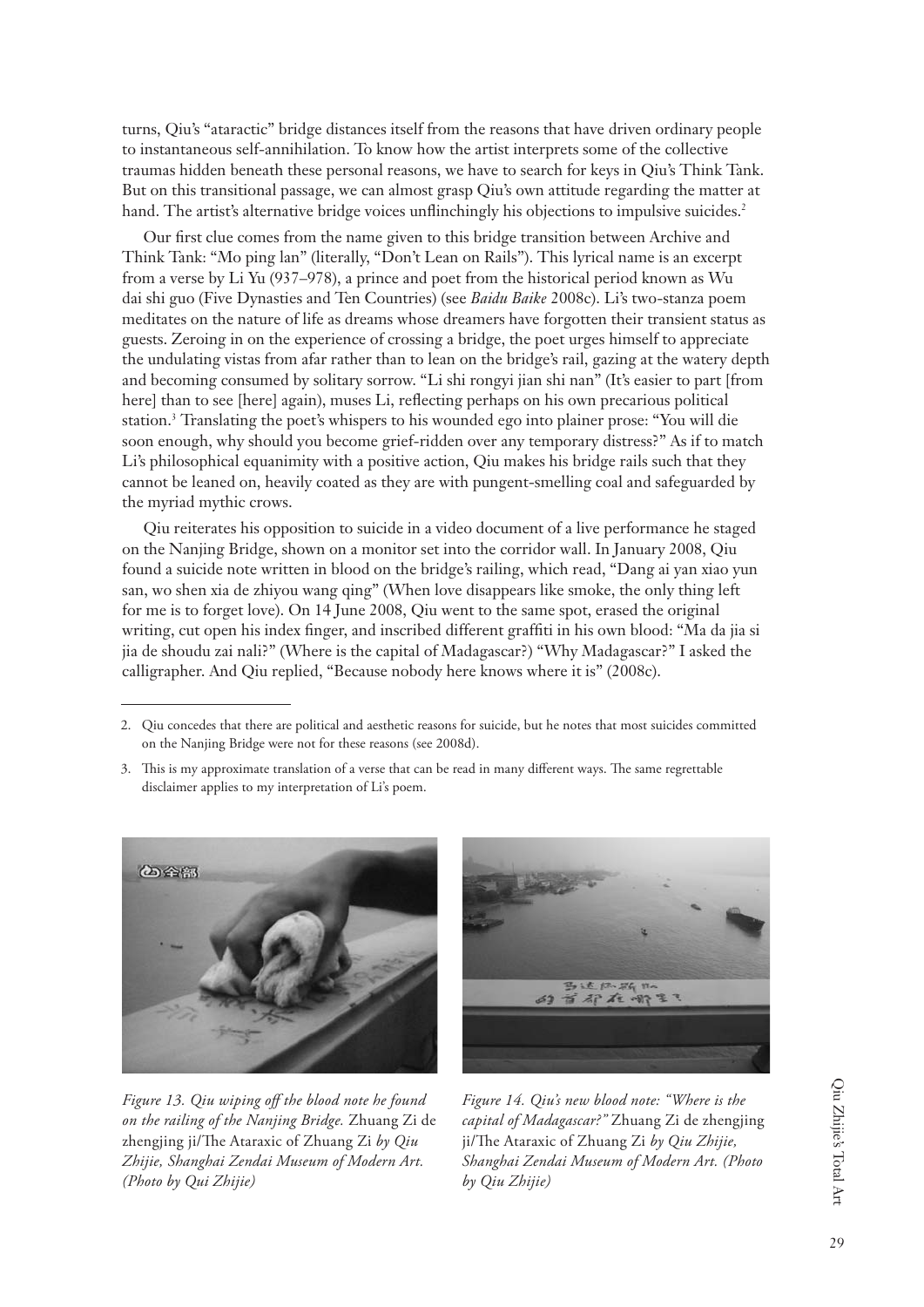Madagascar is, then, a riddle. During the split second when I decide to throw myself off the bridge, would this riddle disrupt my frantic determination, thus permitting me to linger on a moment longer?

## **Act III, Scene 4**

#### *An Index in a Map*

Like the nine-twisted bridge that frames its entrance, the Think Tank is also a paradox. This hall holds a remarkable selection of sketches, engravings, and etchings of original prints and mixed media on paper. What unifies these diverse works are the themes, which revolve around the political significance of the city of Nanjing and its eponymous bridge in China's dynastic and revolutionary histories. As Qiu informs us, these artworks are derived from his initial drawings in which he planned out performances and installations for his larger *Suicidology* project. The displayed artworks then function as both Qiu's foundation and as road maps: As a foundation, they were visualized in the past; as road maps, they are provisions for the future. In fact, most of the performance and installation plans charted out on the folios displayed have yet to be realized



*Figure 15. The frontispiece: An award certificate cast in iron, displayed in the front entrance hall of Zendai MoMA.* Zhuang Zi de zhengjing ji/The Ataraxic of Zhuang Zi *by Qiu Zhijie. (Photo by Qiu Zhijie)*

as three-dimensional artworks. Thus, for the total artist, this Think Tank performs a double role: it is both an index for Qiu's ongoing *Suicidology* series and an integral part of *The Ataraxic of Zhuang Zi*.

Ironically, Qiu's Think Tank is also an anti-think tank. Unlike a common think tank, in which a group of experts is dedicated to problem solving, Qiu's Think Tank *presents*—rather than solves *problems*. In their convoluted fashion, Qiu's plans for the *Suicidology* series appear to contradict precisely the kind of political, economic, and military interests that a government- or corporate-sponsored think tank upholds. Exploring the potential reasons why the Nanjing Bridge has become a magnet for potential suicide among ordinary Chinese, Qiu exposes the historical pathos of the city of Nanjing and the revolutionary mythologizing of the Nanjing Bridge. The political and ideological ramifications of these two Nanjing identities—as historical capital for weaker dynasties and as a nationalistic bridge for the communist China—are a source of chronic communal psychosis; the countless suicides are festering symptoms of this malady.

Emblematic of Qiu's contemplation of these issues is a sculpture that appears at the front entrance to Zendai. This

frontispiece is a magnified version of the most popular type of Chinese award certificate, conventionally a thick piece of paper imprinted with the image of the Nanjing Bridge. We see many samples of these certificates in Archive. Qiu's blown-up certificate, however, is made of one centimeter-thick rusted iron, and its decorative patterns—including the Nanjing Bridge in

Meiling Cheng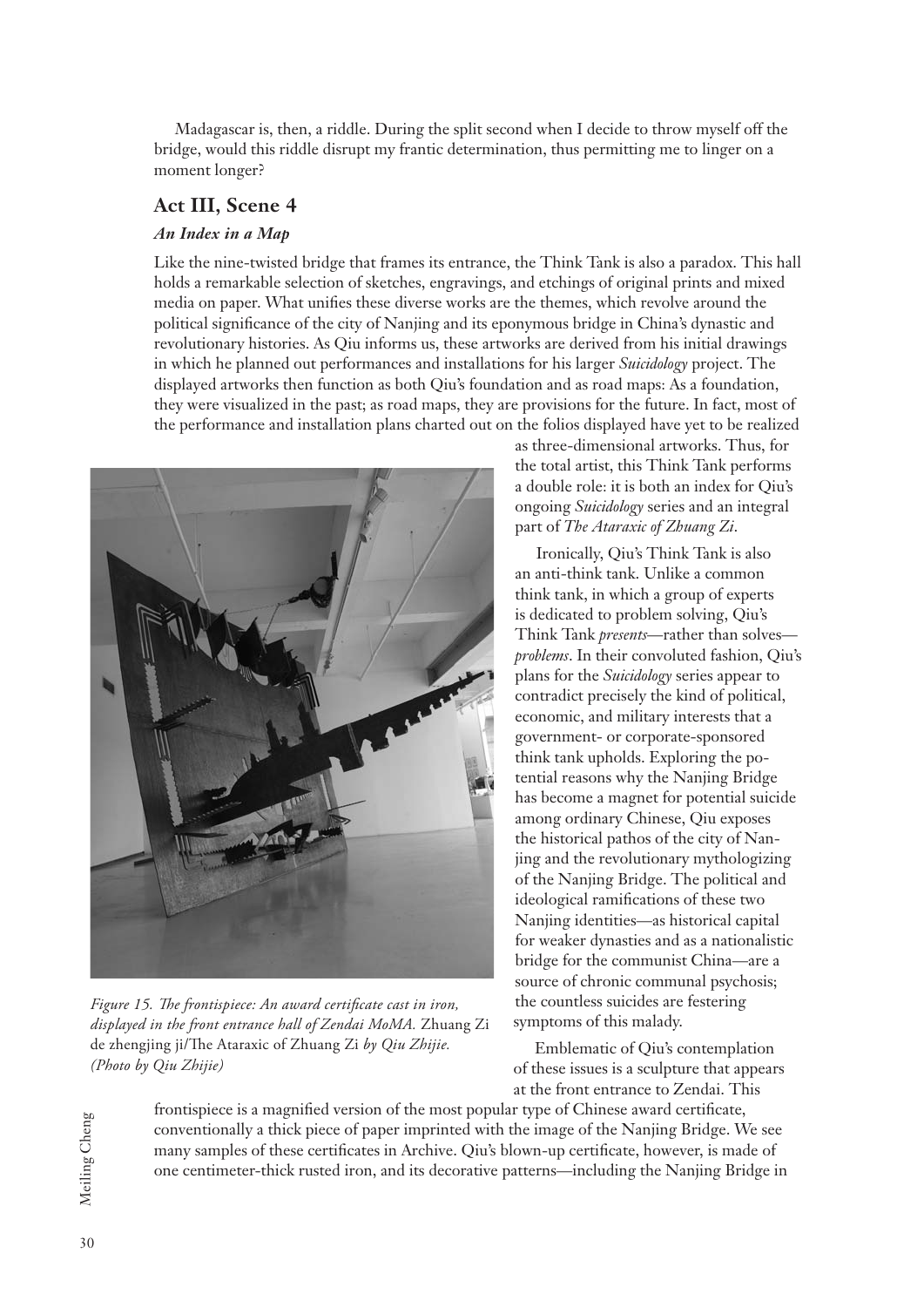

*Figure 16. A process shot of Qiu and his student team installing* The Ataraxic of Zhuang Zi/I*, Shanghai Zendai Museum of Modern Art. (Courtesy of Qiu Zhijie)* 

silhouette—are cut into the square and then bent forward, protruding from the surface. Qiu further sharpened these protrusions to make their edges like knives. An award certificate is normally a record of society's acknowledgment of an individual's achievement; but here it becomes a weapon, one that drives a person breathlessly forward and threatens with malice when s/he falls behind. If the recipient of this award certificate has to labor under the weight of success, then what about those who fail to attain such social recognition? Should they commit suicide? Or should they rest under the shadow cast by this rusty iron square?

No salvation is offered in *The Ataraxic of Zhuang Zi*. In Think Tank, however, Qiu has envisioned certain proposals, not as solutions for those who wish to transcend the cycle of crows and coal, but as a tranquillizer—a momentary calming agent—for those who ever contemplate suicide.

## **Act III, Scene 4**

#### *Suicidology 101*

One of the proposals on view in Think Tank materializes as the exhibition's title piece: a giant calabash gourd made of clear fiberglass, with a steel cap shaped like a hypodermic needle. Black butterflies flutter, pause, or lie still inside this giant calabash, which is housed in the Crystalloid section. The butterflies are able to breathe from the air coming through the hole in the huge hypodermic needle. Some butterfly food is scattered inside the calabash. A smaller fiberglass calabash rests a few feet away, serving as the container for the liquid ink dripping from the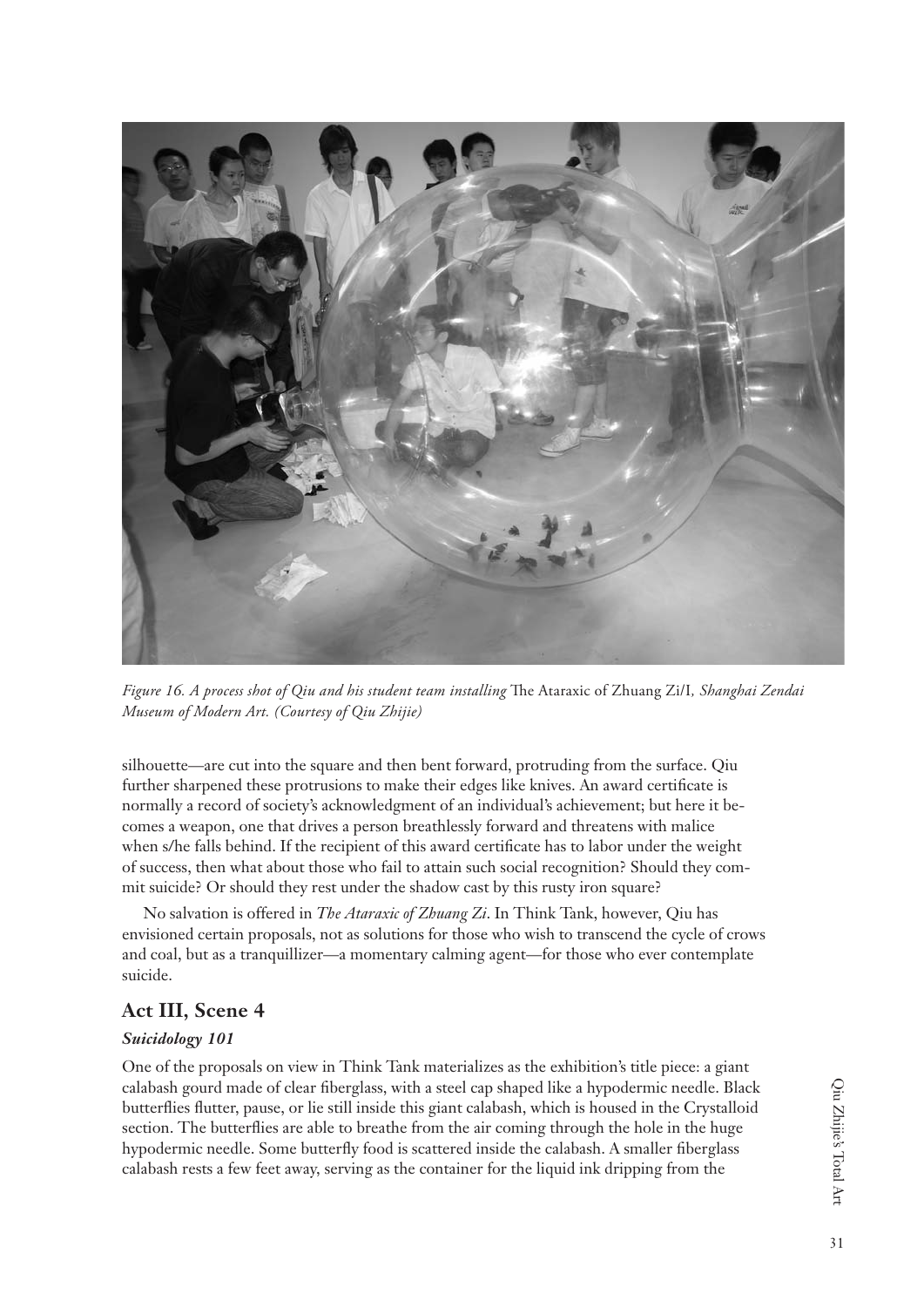

*Figure 17. Crystalloid: The giant gourd sculpture—with live butterflies—displayed in the Zendai Exhibition Hall A.* Zhuang Zi de zhengjing ji/The Ataraxic of Zhuang Zi *by Qiu Zhijie, Shanghai Zendai Museum of Modern Art. (Photo by Qiu Zhijie)*

ink-producing machine upstairs. Museum assistants are instructed to replace any full container with an empty one and to seal the ink-filled calabash with a hypodermic needle cap.

By juxtaposing hypodermic needles with calabashes, Qiu creates a visual conceit to address the two conceptual elements marking his exhibition title: *The Ataraxic of Zhuang Zi*. The first concept becomes clear with Qiu's fiberglass gourd-sculpture: transparent calabashes equipped with needles become syringes. When needed, these syringes may be filled with the medicinal ataraxic to tranquilize those who lean too tremulously close to the edge of a bridge or window ledge. Suicidology 101 as prescribed by the total artist: persuasion through art as medicine.

But, how does Qiu's medicine relate to *Zhuang Zi*?

Most immediately, the giant calabash with resident butterflies combines two familiar allusions to the works of the Daoist poet-philosopher Zhuang Zhou (369–286 BC). When his frequent interlocutor Hui Shi complained to Zhuang about a giant calabash gourd, which can be used neither as a bottle nor as a scoop, Zhuang replied, "Why don't you tie the giant calabash around your waist as a buoy to float over streams and lakes?" (see *Da Zhonghua* 1999:10–12).4 The freedom with which Zhuang eludes any fixity of mind, letting him see in the gourd a whole new possibility, evolves into a certain epistemic elasticity in his dream about a butterfly. Waking up from a dream where he roamed freely as a butterfly, Zhuang asked, "Did Zhou dream about the butterfly, or did the butterfly dream about Zhou?" (38–40 [translation mine]). An imaginative transposition of perspectives allows Zhuang to sidestep the division between self and other

Meiling Cheng 32Meiling Cheng

<sup>4.</sup> I've revised the translation provided in this bilingually published edition of *Zhuangzi*.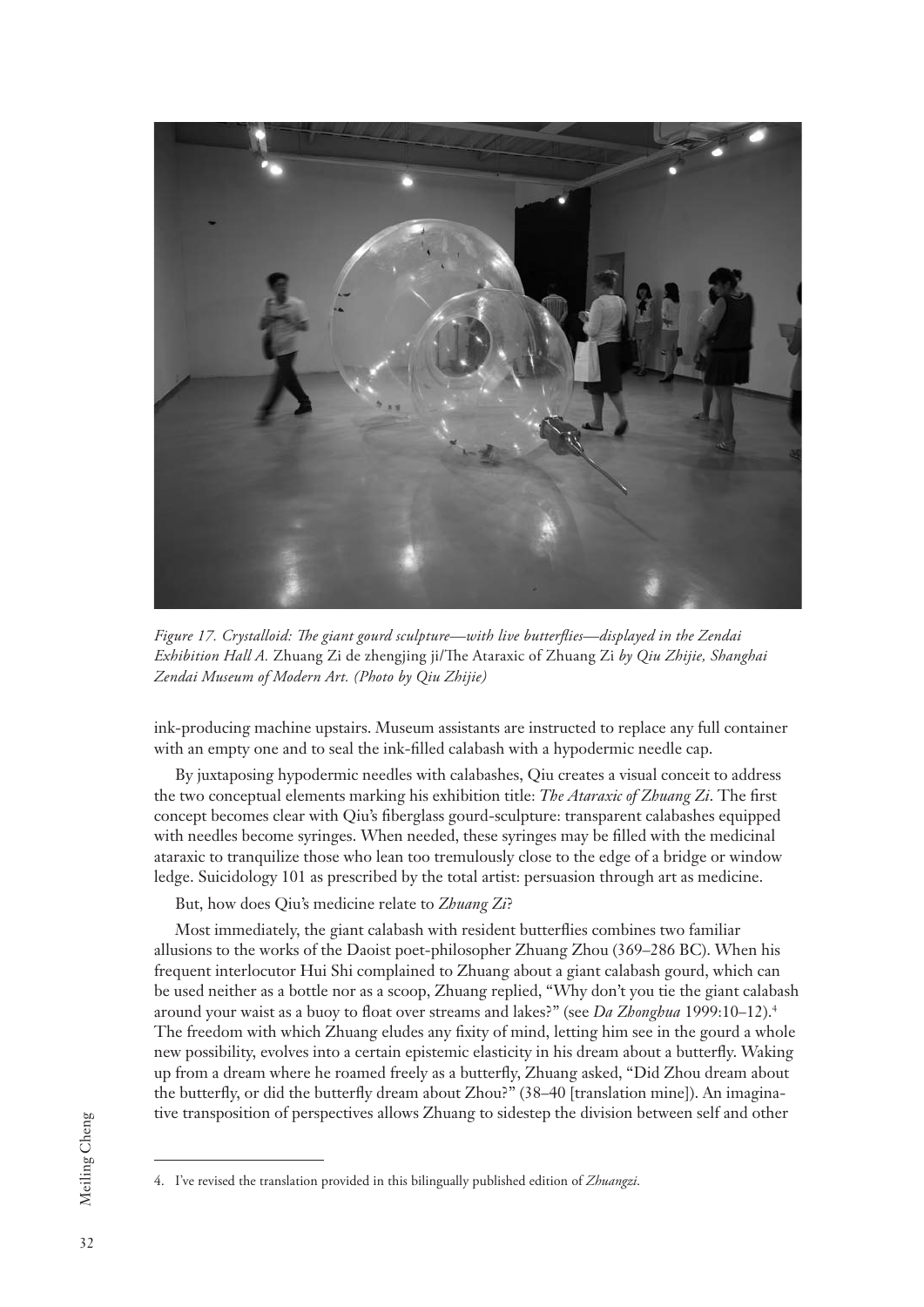by forgetting that there is a self. No bridge is needed between the man and the butterfly; the man is already the butterfly. Thus, *try* and we can all *fly*.

For Qiu's project, however, the "Zhuang Zi" in the title is not just an honorific name for Zhuang Zhou, nor does it merely refer to the Daoist master's thinking collected in the volumes entitled *Zhuangzi*. Rather, the signifier calls attention to a long-standing, yet somewhat submerged, spiritual heritage in China (see Little 2000). To Qiu, Zhuang Zi symbolizes "a whole system of cultural outlooks and modes of living," one that has inspired such brilliant calligraphic and literary works as "Lanting xu" (Preface to the Orchid Pavilion; by Wang Xizhi [303–361]) and "Chi bi fu" (The Red Cliffs Poetry; by Su Shi [1037–1101]) (2008d). Such a system, Qiu adds, cultivates "an anti-utilitarian aesthetic attitude and an ability to transcend the preoccupations of the moment" (2008d). It allows one "to understand the world holistically in a free and open vision" (2008d). Perhaps with such a vision, as Qiu's remark implies, a person will be able to circumvent the blind fixation that contributes to impulsive suicide.

#### **Act IV**

#### *Calligraphic Archaeology*

Zhuang Zhou did not tell us what color the butterfly in his dream was. The butterflies in Qiu's giant fiberglass calabash, however, are black, just like the crow and the coal. Black is the color of existence, of being and becoming, in *The Ataraxic of Zhuang Zi.* The ink that gradually fills up the smaller calabash-syringe is also black: black is the color of Qiu's medicine.

It is revealing that Qiu would cite "Preface to the Orchid Pavilion" and "The Red Cliffs Poetry" as milestones in the cultural lineage of Zhuang Zi. Qiu first became widely known as a *xingwei* (performance) artist by copying Wang Xizhi's cursive writing for the "Preface to the Orchid Pavilion" on the same sheet of paper a thousand times (between 1990 and 1997). A decade-plus later in his present total art project, Qiu adopted the title from Su Shi's calligraphic masterpiece, "The Red Cliffs Poetry," to name his archaeological cave inside Crystalloid. Here Su's red becomes Qiu's black. In *The Ataraxic of Zhuang Zi*, other than the red calligraphic frames in Clinic, the only example of Qiu's calligraphy is his blood writing on the rail of the Nanjing Bridge: "Where is the capital of Madagascar?" In "Madagascar," I heard a rumor from a little crow: *red* equals *black*, as *blood* equals *ink*. The black ink is, then, the living blood of a calligrapher's art.

A calligrapher is an archaeologist on three levels: digging into the past; reconstructing the past through present-tense actions; and discovering history by composing history. Qiu digs into the past through his calligraphic practice—which includes routinely imitating his predecessors' writings—and through his prodigious compilation of material traces from the past. By immersing himself *totally* in what he managed to unearth, as seen in his Archive in Zendai MoMA, Qiu reconstructs the historical mythos of the Nanjing Yangzi River Bridge and exposes the bridge's relentless influence on the Chinese populace. He has rediscovered a site—one so familiar to the Chinese as to be naturalized—and deemed it worthy of an archaeological investigation that aims to uncover its layers of fabrication. Yet, Qiu's purpose is not only to call forth history for history's sake but also to bring his own temporal intervention into play. His total art actively contributes to recomposing the history of the Nanjing Bridge.

As totality encompasses opposites, the act of writing already plants the seed of its own erasure. We perform the act of seeing by simultaneously including and excluding what is unseen. To me, the deepest mystery in what Qiu summons as "a free and open vision" lies in a fleeting de-visualization of the present moment, when the one who sees plunges into the creative stream of time and suddenly remembers that *change* is always the name of the game.